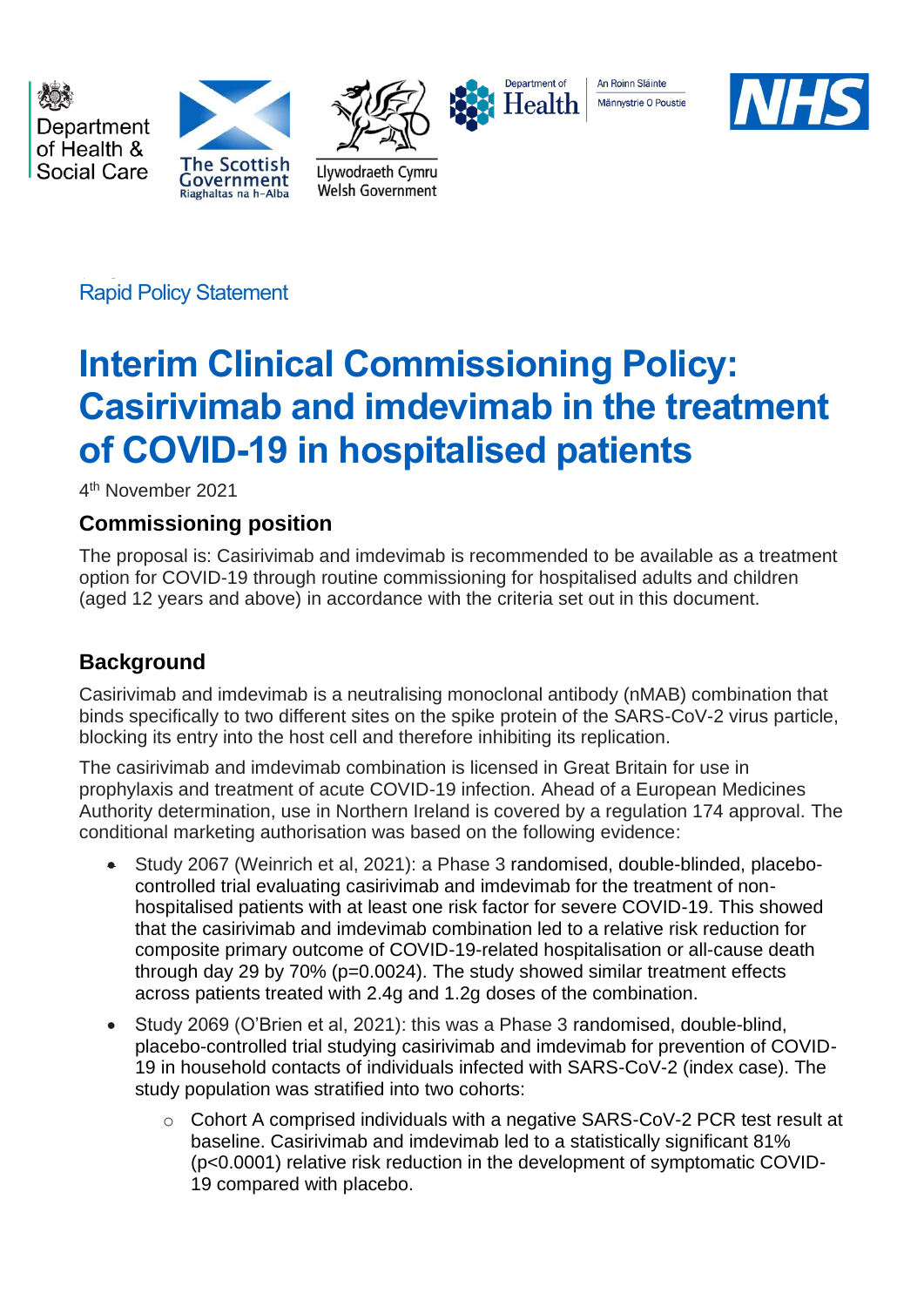$\circ$  Cohort B comprised asymptomatic individuals with a positive SARS-CoV-2 PCR test result at baseline. Casirivimab and imdevimab led to a statistically significant 31% (p=0.038) relative risk reduction in the development of symptomatic COVID-19 compared with placebo.

On 16 June 2021 the RECOVERY trial announced findings that casirivimab and imdevimab reduced the relative risk of mortality by 20% (24% in the treatment group vs 30% in those who received standard care alone) in hospitalised patients with COVID-19 who had not mounted an antibody response of their own to the virus (were seronegative<sup>1</sup>) at the time of treatment. A national expert group was convened and considered available evidence, including risk of hospital admission and mortality from COVID-19 in both community and hospitalised patients as per QCOVID3<sup>®2</sup>.

This rapid policy statement outlines the eligibility criteria for the use of casirivimab and imdevimab in hospitalised patients with COVID-19 in the following settings:

- 1) Patients hospitalised for acute COVID-19 illness: to be treated at the **off-label** dose of 2.4g
- 2) Patients with hospital-onset COVID-19: to be treated at a dose of 1.2g, in line with the conditional marketing authorisation

# **Eligibility criteria**

Patients must meet all of the eligibility criteria and none of the exclusion criteria under one of the following pathways<sup>34</sup>:

# **1) Patients hospitalised with acute COVID-19**

Hospitalised patients are eligible to be considered for casirivimab and imdevimab if:

• SARS-CoV-2 infection is confirmed by polymerase chain reaction (PCR) test or where a multidisciplinary team (MDT) has a high level of confidence that the clinical and/or radiological features suggest that COVID-19 is the most likely diagnosis

AND

- Hospitalised specifically for the management of acute symptoms of COVID-19<sup>5</sup> AND
- Negative for baseline serum anti-spike (anti-S) antibodies against SARS-CoV-2<sup>6</sup> (see section on 'Serum antibody status' below)

# **2) Patients with hospital-onset COVID-19**

Patients are eligible to be considered for casirivimab and imdevimab if:

<sup>1</sup> Refers to patients who were negative for serum antibodies against SARS-CoV-2

<sup>2</sup> QCOVID3 is a population-based cohort study performed to derive and validate a risk prediction algorithm to estimate hospital admission and mortality outcomes from COVID-19 in adults in England. Additional work was undertaken by the QCOVID team on risk of death in hospitalised patients.

<sup>3</sup> For paediatric patients (aged 12-17 years inclusive), paediatric MDT assessment may be deemed necessary to determine clinical capacity to benefit from the treatment.

<sup>4</sup> Clinical judgement should be applied in making treatment decisions, and may be guided by validated decision support tools such as the ISARIC-4C Mortality and Deterioration Scores

<sup>5</sup> Eligible patients will be acutely ill and admitted specifically to manage symptoms of COVID-19 infection or if COVID-19 infection has been contracted during the hospital stay, symptoms are such that they would have otherwise prompted a hospital admission, independent of the other reasons for the patient's current admission.

<sup>6</sup> The RECOVERY trial population tested patients specifically for anti-S antibodies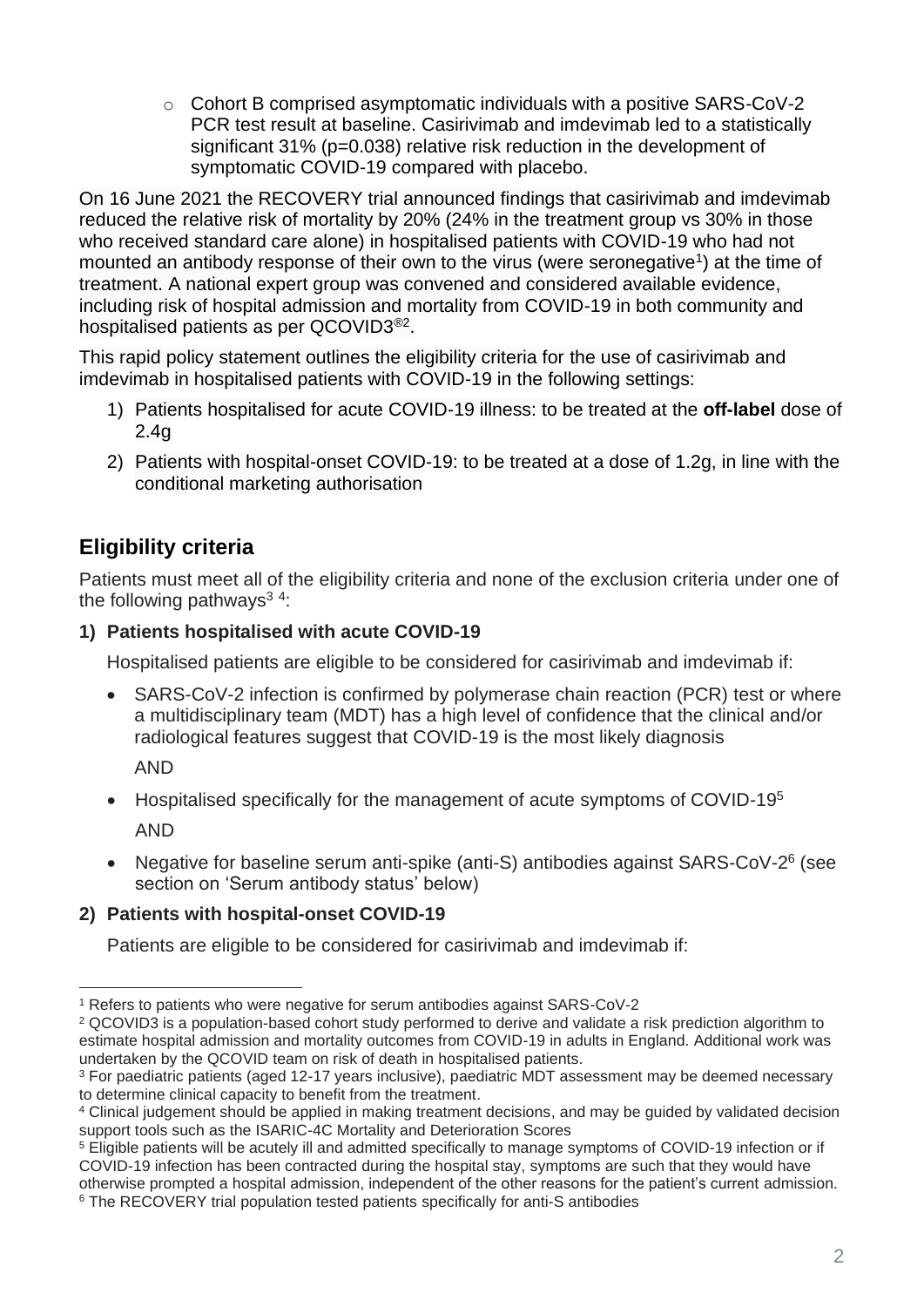• SARS-CoV-2 infection is confirmed by polymerase chain reaction (PCR) test **within the preceding 72 hours** or where a multidisciplinary team (MDT) has a high level of confidence that the clinical and/or radiological features suggest that COVID-19 is the most likely diagnosis

AND

• Hospitalised for indications other than for the management of acute symptoms of COVID-19;

AND

• At high risk of progression to severe COVID-19 (see Appendix 1 for list of qualifying conditions)

OR

COVID-19 infection presents a material risk of destabilising a pre-existing condition or illness or compromising recovery from surgery or other hospital procedure (as determined by multidisciplinary team [MDT] assessment)

AND

• A baseline serum antibody test (anti-S) against SARS-CoV-2 prior to treatment administration has been taken (see 'Data collection requirement' section).

Patients in Group 2) that have been treated with casirivimab and imdevimab that continue to deteriorate such that their acute COVID-19 illness requires hospital-based care are eligible for a second dose of casirivimab and imdevimab if they fulfil the criteria for Group 1) above (see also the "Dose" section below).

# **Exclusion criteria**

The following patients are not eligible for treatment:

- Children weighing less than 40kg
- Children aged under 12 years
- Known hypersensitivity reaction to the active substances or to any of the excipients of casirivimab and imdevimab listed in the [Summary of Product Characteristics \(SmPC\)](https://assets.publishing.service.gov.uk/government/uploads/system/uploads/attachment_data/file/1012415/revised-gb-spc-ronapreve-clean-120mg-ml12aug2021docx.pdf)
- Previously received treatment in hospital with casirivimab and imdevimab at the 2.4g (combined) dose or higher during this course of infection

# **Serum antibody status**

Patients may be tested for anti-S1 or anti-S2 antibodies using any validated quantitative or qualitative anti-S assay that measures either IgG or total antibody levels. Serostatus should be established in line with the pre-determined thresholds relevant to the assay being used by the testing laboratory. Quantitative assays with pre-specified thresholds for seropositivity should return clear binary (i.e. either 'negative' or 'positive') results based on these thresholds. For quantitative assays without a formal threshold for serostatus, clinical decision-making should guide treatment decisions.

In immunocompromised groups, very low 'positive' levels of anti-S antibody on a quantitative assay (within the bottom 10% of the assay's positive range) should be interpreted in the context of clinical decision-making and laboratory advice and a decision to treat may still be made by the MDT on a case-by-case basis. Providers will be required to report anti-S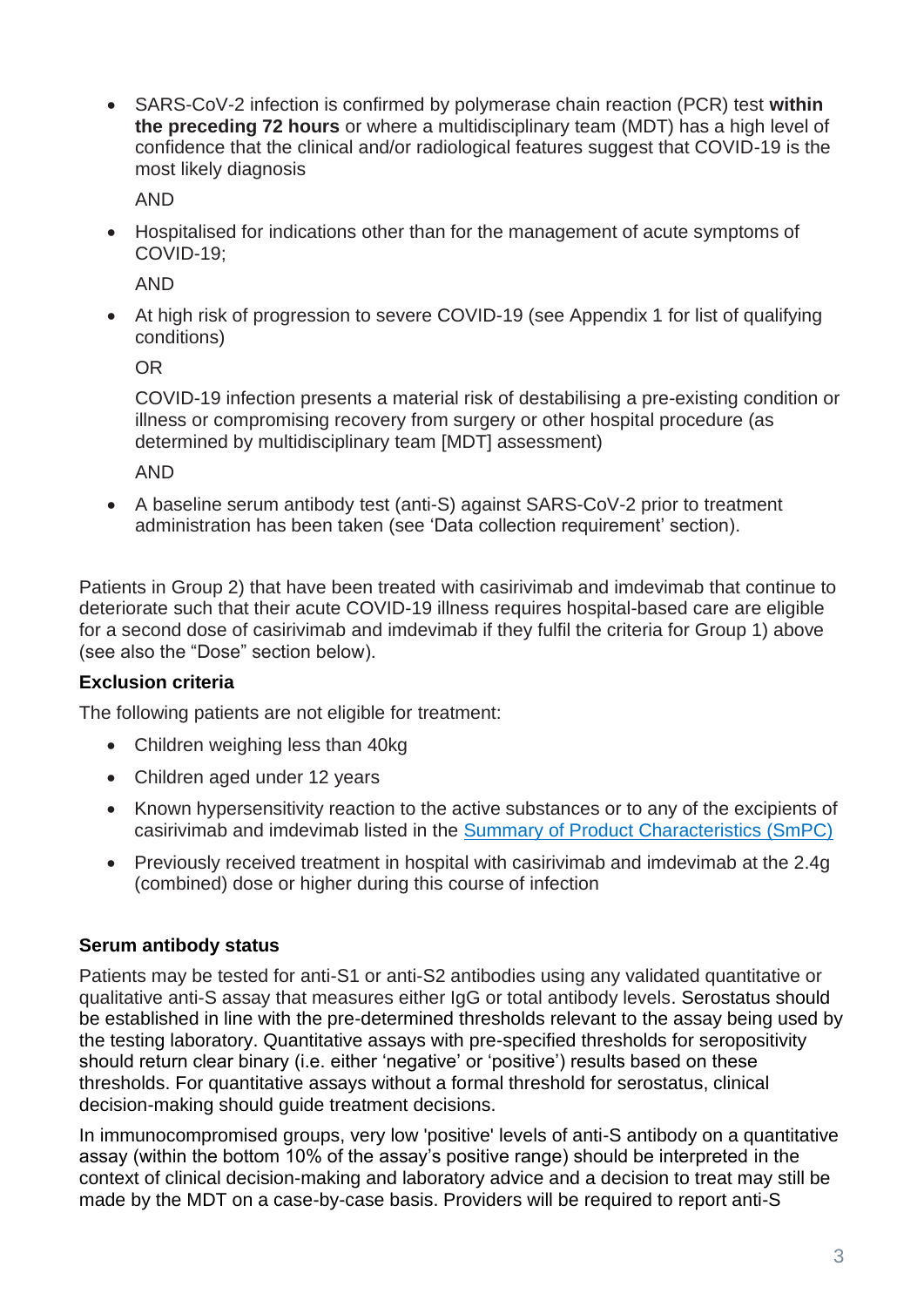antibody levels in treated patients, and the corresponding reference range of the local assay, for central monitoring.

In immunodeficient patients on replacement immunoglobulin (intravenous or subcutaneous), the positive detection of anti-S antibodies should be regarded as a 'positive of unknown significance'. Patients on replacement immunoglobulin testing positive only for anti-S (and negative for anti-N antibodies) should therefore be considered to be seronegative for SARS-CoV-2, and MDT assessment should judge their eligibility for nMAB treatment. Should evidence for passive transmission of anti-N antibodies through replacement immunoglobulin emerge in the future, the detection of anti-N antibodies should also be regarded as a 'positive of unknown significance'.

If there are concerns or questions around laboratory sensitivity or cut-offs these should be discussed in the first instance with local laboratory leads who will have access to comparative and performance data from the EQA scheme participation.

# **Cautions**

Please refer to the **Summary of Product Characteristics (SmPC)** for casirivimab and imdevimab for special warnings and precautions for use.

The casirivimab and imdevimab combination is not intended to be used as a substitute for vaccination against COVID-19.

# **COVID-19 vaccines**

Casirivimab and imdevimab binds to epitopes on spike protein used as immunogen in all COVID-19 vaccines, therefore it is possible that casirivimab and imdevimab may interfere with the development of effective immune responses to COVID-19 vaccines. Refer to current vaccination guidelines with respect to timing of vaccination post treatment with anti-SARS-CoV-2 monoclonal antibodies. Limited safety data are available from the study HV-2093 where COVID-19 vaccine was permitted, and no safety concerns were identified.

Further information on the timing of COVID-19 vaccination following administration of casirivimab and imdevimab is available at the following sites:

- [Liverpool COVID-19 Interactions \(covid19-druginteractions.org\)](https://www.covid19-druginteractions.org/checker)
- [Interactions information for COVID-19 vaccines –](https://www.sps.nhs.uk/articles/interactions-information-for-covid-19-vaccines/) SPS Specialist Pharmacy Service

# **Pregnancy and women of childbearing potential**

The RECOVERY trial included women who were pregnant or breastfeeding, and no serious adverse events were reported. The SmPC for casirivimab and imdevimab states the following:

# *"Pregnancy*

*There are no or limited amount of data from the use of casirivimab and imdevimab in pregnant women. Animal studies are insufficient with respect to reproductive toxicity. In a tissue cross-reactivity study with casirivimab and imdevimab using human foetal tissues, no binding was detected. Human immunoglobulin G1 (IgG1) antibodies are known to cross the placenta. It is unknown whether the potential transfer of casirivimab and imdevimab provides any treatment benefit or risk to the developing foetus. Casirivimab and imdevimab should be used during pregnancy only if the potential benefit justifies the potential risk for the mother*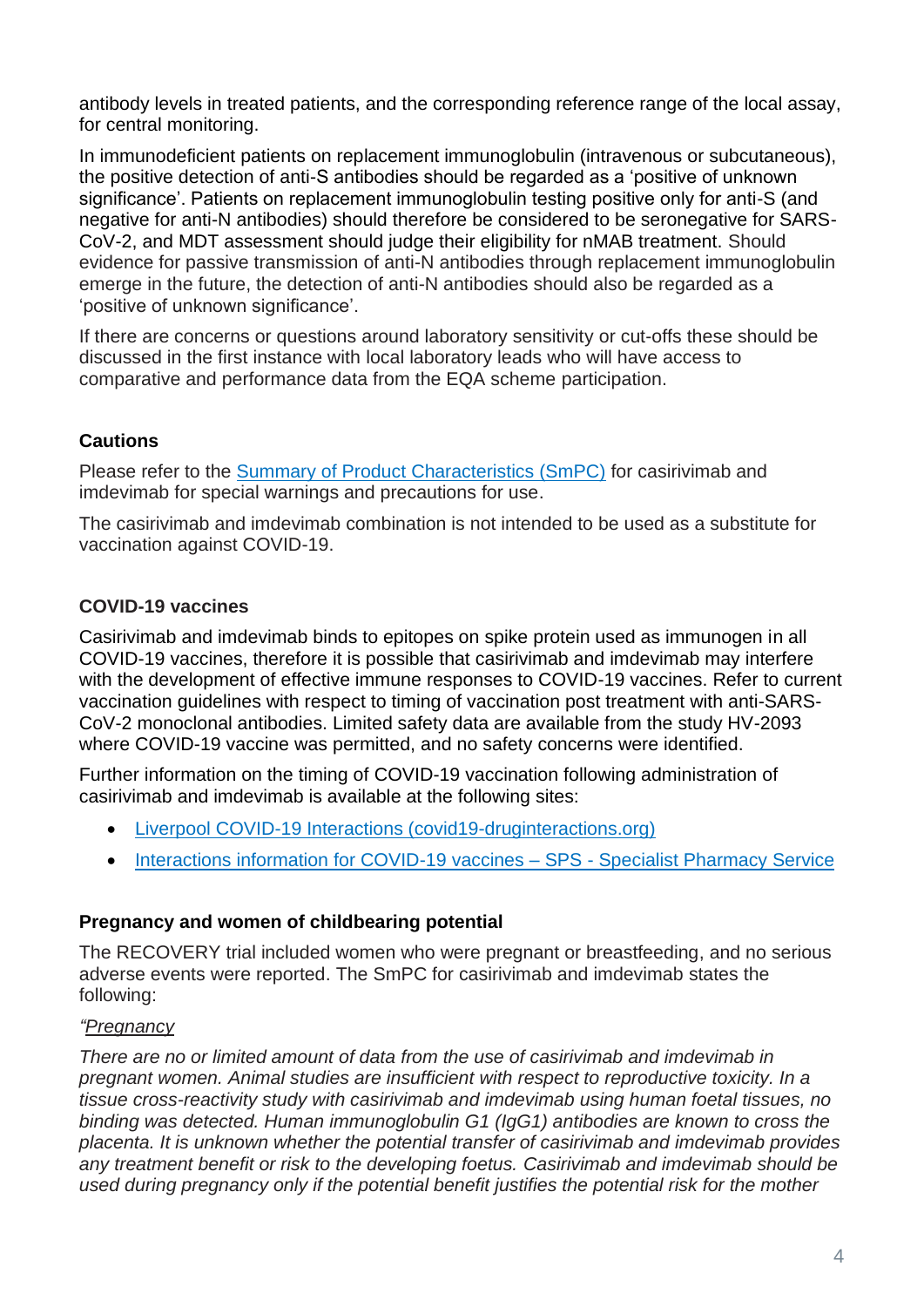*and the foetus considering all associated health factors. If a woman becomes pregnant while taking this medicine, the individual should be informed that any potential risk to the foetus is unknown.*

## *Breast-feeding*

*It is unknown whether casirivimab and imdevimab are excreted in human milk. A risk to the newborns/infants cannot be excluded. Maternal IgG is known to be present in human milk and any potential risk of adverse reactions from the drug in breast-feeding infants is unknown, a decision must be made whether to discontinue breastfeeding or to discontinue/abstain from casirivimab and imdevimab therapy taking into account the benefit of breastfeeding for the child and the benefit of therapy for the woman. Breast-feeding mothers with COVID19 should follow practices according to clinical guidelines to avoid exposing the infant to COVID-19."*

# **Dose**

#### 1) Patients hospitalised with COVID-19

The recommended dose of casirivimab and imdevimab is  $2.4g<sup>7</sup>$  (1.2g each of casirivimab and imdevimab) to be administered as a combined single intravenous infusion $8$ .

#### **Please note that the use of casirivimab and imdevimab in patients hospitalised with COVID-19 at the 2.4g dose is off-label.**

2) Patients with hospital-onset COVID-19

The recommended dose of casirivimab and imdevimab is 1.2g (600mg each of casirivimab and imdevimab) to be administered as a combined single intravenous infusion<sup>89</sup>.

Patients may be eligible for a 2.4g repeat dose if they continue to deteriorate such that their acute COVID-19 illness requires hospital-based, providing they fulfil the eligibility criteria for Group 1) above.

# **Administration**

Preparation and administration of casirivimab and imdevimab should be initiated and monitored by a qualified healthcare provider using aseptic technique. Administration should be under conditions where management of severe hypersensitivity reactions, such as anaphylaxis, is possible. Individuals should be monitored post intravenous infusion according to local medical practice.

Infusion solutions should be made up according to the following table:

| <b>Active substance</b><br><b>Dose</b> | <b>Diluent</b> | Infusion time |
|----------------------------------------|----------------|---------------|
|----------------------------------------|----------------|---------------|

<sup>&</sup>lt;sup>7</sup> This dose for hospitalised patients was recommended by consensus of an expert group, based on available research and other pharmacokinetic data.

<sup>&</sup>lt;sup>8</sup> No dose adjustment is recommended in patients with renal impairment. The pharmacokinetics of casirivimab and imdevimab have not been evaluated in patients with hepatic impairment. It is not known if dosage adjustment is appropriate in patients with hepatic impairment.

<sup>&</sup>lt;sup>9</sup> The 1.2g dose may also be delivered via the subcutaneous route; please refer to the SmPC for further information.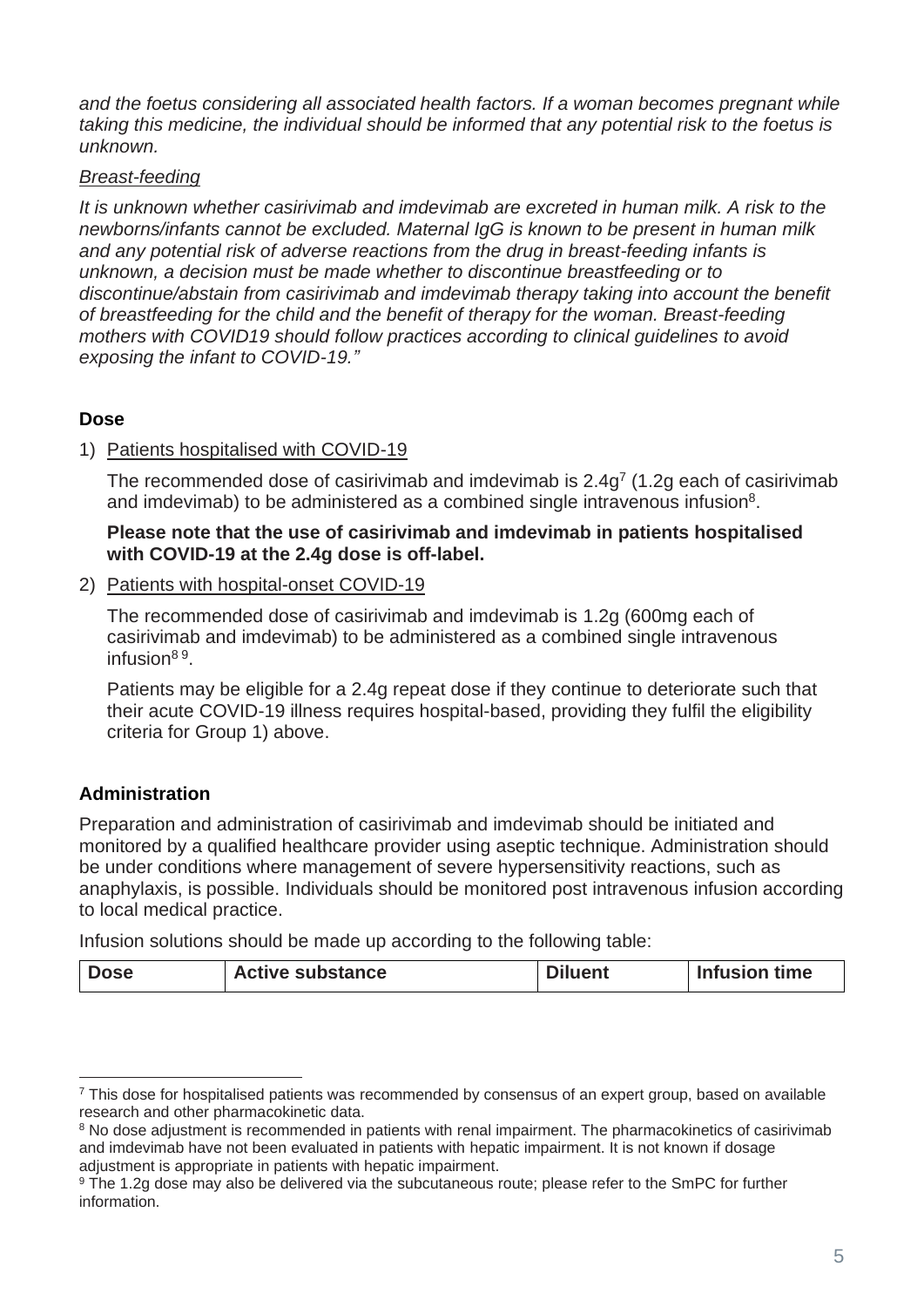| 2.4g             | 1.2g $(10ml of 120mg/ml)$ of<br>casirivimab and 1.2g (10ml of<br>120mg/ml) of imdevimab<br>Total dose volume: 20ml | 250mls of 0.9%<br>sodium chloride | 30 minutes<br>(minimum) |
|------------------|--------------------------------------------------------------------------------------------------------------------|-----------------------------------|-------------------------|
| 1.2 <sub>g</sub> | 600mg (5ml of 120mg/ml) of<br>casirivimab and 600mg (5ml of<br>120mg/ml) of imdevimab<br>Total dose volume: 10ml   | 250mls of 0.9%<br>sodium chloride | 30 minutes              |

Refer to the Specialist Pharmacy Services [institutional readiness document](https://www.sps.nhs.uk/home/guidance/covid-19-treatments/neutralising-monoclonal-antibodies/casirivimab-and-imdevimab) for further information on the handling, reconstitution and administration of the product.

Casirivimab and imdevimab should not be infused concomitantly in the same intravenous line with other medication. Repeat doses should not be administered.

Hypersensitivity reactions, including anaphylaxis, have been reported with administration of casirivimab and imdevimab. If signs or symptoms of a clinically significant hypersensitivity reaction or anaphylaxis occur, immediately discontinue administration and initiate appropriate medications and/or supportive care.

Infusion-related reactions (IRRs) have been observed with IV administration of casirivimab and imdevimab. IRRs observed in clinical studies were mostly mild to moderate in severity and were typically observed during or within 24 hours of infusion. The commonly reported signs and symptoms for these reactions included nausea, chills, dizziness (or syncope), rash, urticaria and flushing. However, IRRs may present as severe or life-threatening events and may include other signs and symptoms. If an IRR occurs, consider interrupting, slowing or stopping the infusion and administer appropriate medications and/or supportive care.

# **Co-administration**

# **Corticosteroids**

Administration of systemic dexamethasone or hydrocortisone is recommended in the management of patients with severe or critical COVID-19. Corticosteroids are not suggested in non-severe COVID-19 disease. Updated WHO guidance on the use of systemic corticosteroids in the management of COVID-19 can be found [here.](https://www.who.int/publications/i/item/WHO-2019-nCoV-Corticosteroids-2020.1) Casirivimab and imdevimab should not be regarded as an alternative to corticosteroids.

There is no interaction of casirivimab and imdevimab with either dexamethasone or hydrocortisone expected. For further information please visit the University of Liverpool COVID-19 Drug Interactions website [\(https://www.covid19-druginteractions.org/checker\)](https://www.covid19-druginteractions.org/checker).

#### Remdesivir

The Clinical Commissioning Policy for the use of remdesivir in hospitalised patients with COVID-19 can be found [here.](https://www.england.nhs.uk/coronavirus/wp-content/uploads/sites/52/2020/07/C1322-interim-cc-policy-remdesivir-for-people-hospitalised-with-covid-19-v3.pdf) There is no interaction of casirivimab and imdevimab with remdesivir expected. For further information please visit the University of Liverpool COVID-19 Drug Interactions website [\(https://www.covid19-druginteractions.org/checker\)](https://www.covid19-druginteractions.org/checker).

# IL-6 inhibitors

The Clinical Commissioning Policy for the use of IL-6 inhibitors (tocilizumab or sarilumab) in hospitalised patients with COVID-19 who require supplemental oxygen can be found [here.](https://www.cas.mhra.gov.uk/ViewandAcknowledgment/ViewAttachment.aspx?Attachment_id=103833)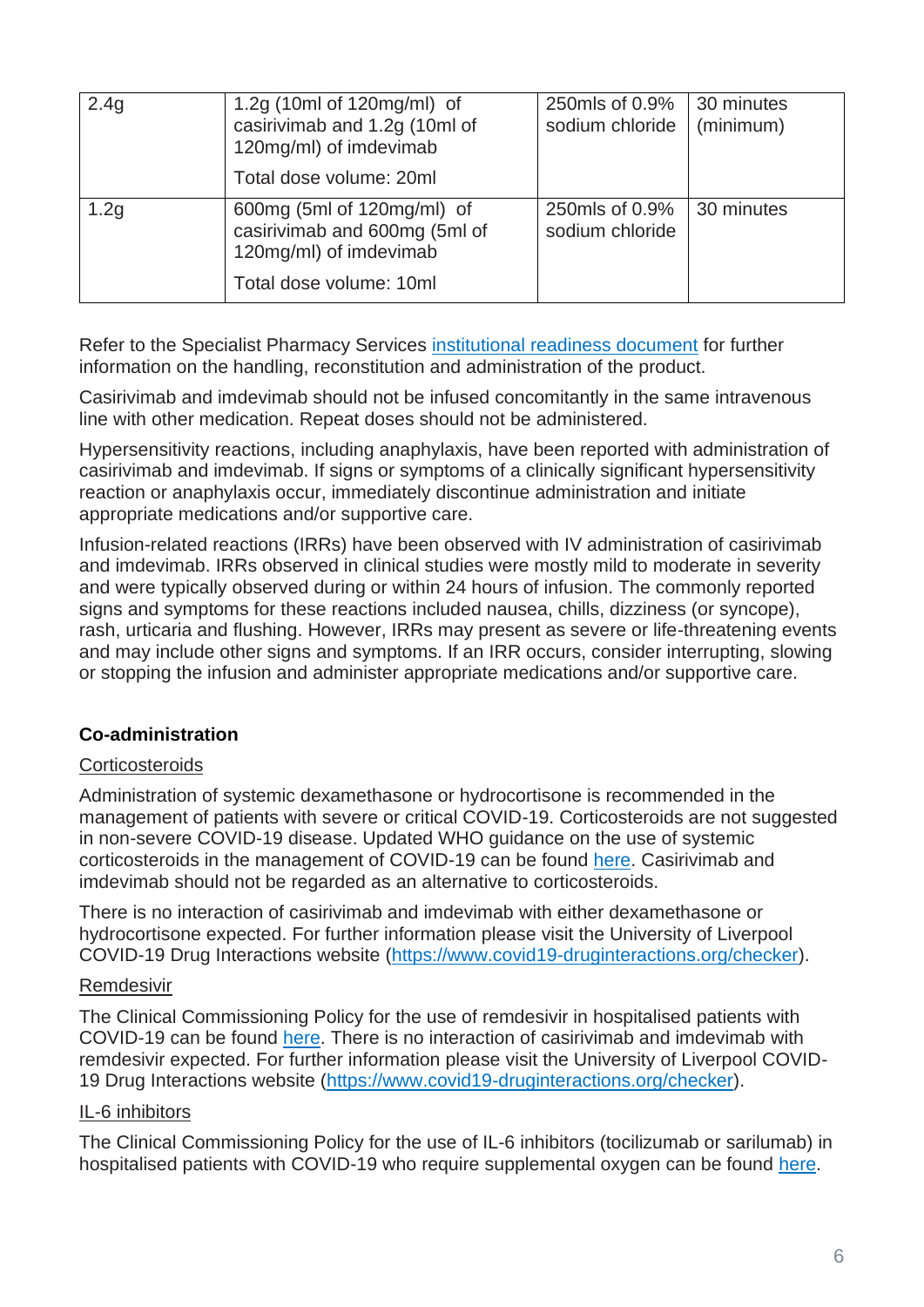There is no interaction of IL-6 inhibitors with casirivimab and imdevimab expected. For further information please visit the University of Liverpool COVID-19 Drug Interactions website [\(https://www.covid19-druginteractions.org/checker\)](https://www.covid19-druginteractions.org/checker).

# **Safety reporting**

Any suspected adverse reactions from treatment with casirivimab and imdevimab should be reported directly to the MHRA via the new dedicated COVID-19 Yellow Card reporting site at: [https://coronavirus-yellowcard.mhra.gov.uk/.](https://coronavirus-yellowcard.mhra.gov.uk/)

# **Marketing authorisation**

Casirivimab and imdevimab delivered intravenously has conditional marketing authorisation in Great Britain (England, Scotland and Wales) for use in prophylaxis and treatment of acute COVID-19 infection. Access to casirivimab and imdevimab in Northern Ireland for the above indications is through a Regulation 174 approval ahead of a licensing determination by the European Medicines Agency.

**The use of casirivimab and imdevimab in patients at a dose of 2.4g is off-label, while its use at the 1.2g dose is within the conditional marketing authorisation.**

# **Governance**

# **Off-label use of medication**

Any provider organisation treating patients with these interventions will be required to assure itself that the internal governance arrangements have been completed before the medicine is prescribed. These arrangements may be through the health board/hospital/trust's drugs and therapeutics committee, or equivalent.

# **Data collection requirement**

All patients being considered for treatment with casirivimab and imdevimab for COVID-19 during their hospital stay should have their baseline serum antibody (anti-S) status measured prior to treatment to enable further evidence generation around the differential impact of treatment based on serology status.

Provider organisations in England should register all patients using prior approval software (alternative arrangements in Scotland, Wales and Northern Ireland will be communicated) and ensure monitoring arrangements are in place to demonstrate compliance against the criteria as outlined.

Clinicians are also required to ensure that any data collection requirements are met for the purpose of ongoing surveillance, audit and relevant evaluation, including of clinical effectiveness, around the use of nMABs (see 'Surveillance and service evaluation' section below).

# **Clinical outcome reporting**

It is vital to be able to monitor the clinical progression of patients treated with nMABs. Hospitals managing COVID-19 patients are strongly encouraged to submit data through the ISARIC 4C Clinical Characterisation Protocol (CCP) case report forms (CRFs), as coordinated by the COVID-19 Clinical Information Network (CO-CIN) [\(https://isaric4c.net/protocols/\)](https://isaric4c.net/protocols/). In addition, completion of the Blueteq forms (in England) will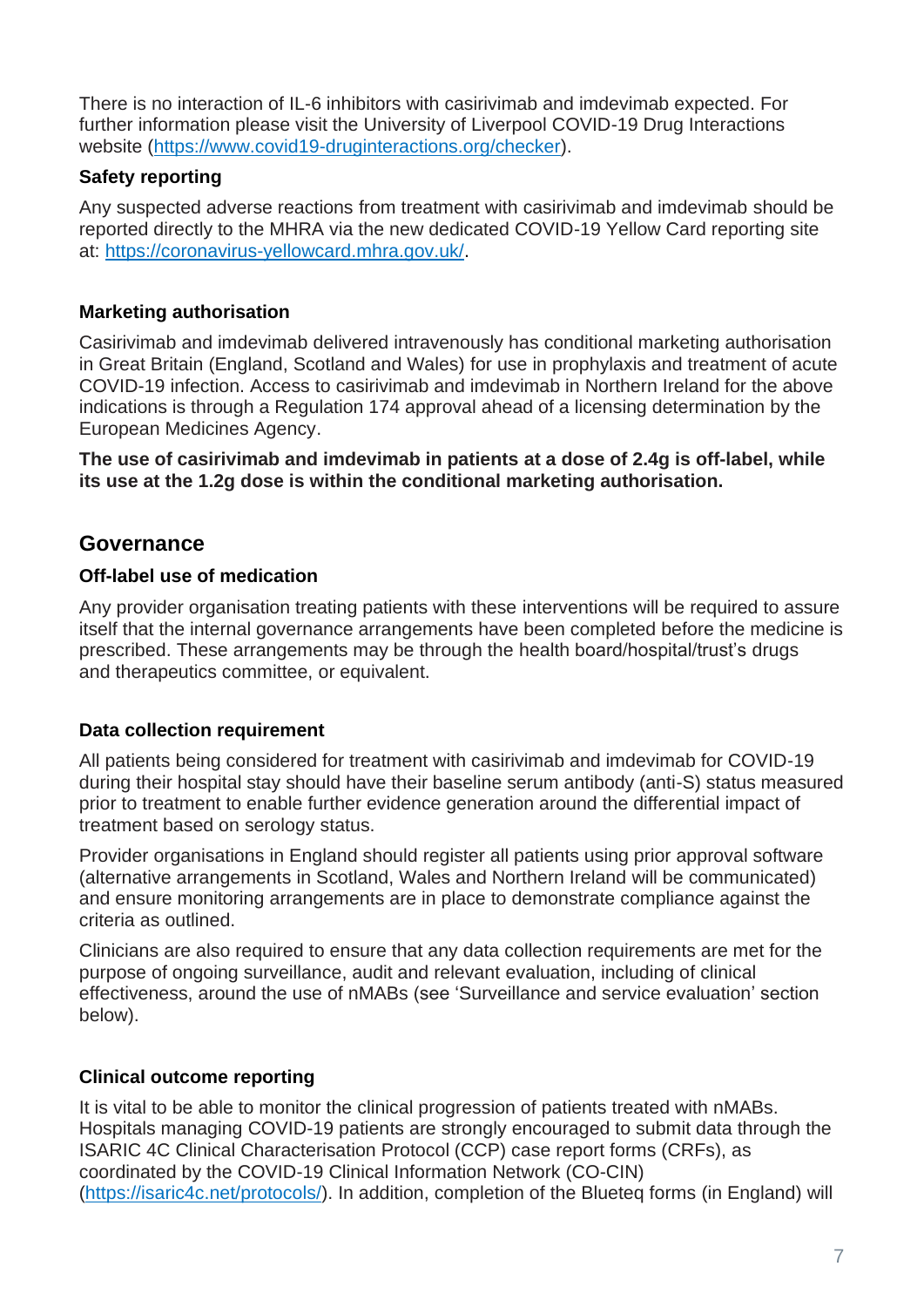provide further essential data. Intermittent blood sampling (sparse sampling) may be required to collect serum concentration data. There will be a standard operating procedure circulated on sparse sampling to monitor serum concentration levels with nMAB treatment.

# **Effective from**

This policy will be in effect from the date of publication.

## **Policy review date**

This is an interim rapid clinical policy statement, which means that the full process of policy production has been abridged: public consultation has not been undertaken. This policy may need amendment and updating if, for instance, new trial data emerges, supply of the drug changes, or a new evidence review is required. A NICE Technology Appraisal or Scottish Medicines Consortium (SMC) Health Technology Assessment or All Wales Medicines Strategy Group (AWMSG) appraisal of casirivimab and imdevimab for COVID-19 would supersede this policy when completed.

# **Surveillance and service evaluation**

There is an urgent need to generate more evidence and greater understanding around the use of nMABs in the treatment of patients with COVID-19. Both surveillance and service evaluation are necessary to gain knowledge around the following: factors of relevance in determining nMAB treatment; the impact of nMAB treatment in the community and hospital settings on the immune/virologic response and clinical recovery; and the public health sequelae of nMAB use, such as generation of new mutations.

Treating clinicians are asked to ensure that all PCR tests undertaken as an inpatient and/or in the community where any patient who is receiving ongoing PCR testing as part of secondary care (for example, through an outpatient clinic) should do this through the hospital laboratory where these samples should be retained for sequencing. At present, no further serial sampling is requested for UKHSA purposes, however this may change once clinical and infection control guidance in this area has been renewed in line with the latest evidence.

Clinicians must ensure that any additional data collection requirements are met for the purpose of relevant surveillance, audit and evaluation around the use of nMABs. It is expected that there will be ongoing monitoring (involving sample collection) of selected patients treated with nMABs (led by Public Health England/UK Health Security Agency, for instance around the potential generation of new variants), as well as academic research to generate new knowledge around clinical effectiveness and other relevant aspects of public health.

# **Equality statement**

Promoting equality and addressing health inequalities are at the heart of the four nations' values. Throughout the development of the policies and processes cited in this document, we have:

• Given due regard to the need to eliminate discrimination, harassment and victimisation, to advance equality of opportunity, and to foster good relations between people who share a relevant protected characteristic (as cited under the Equality Act 2010 or equivalent equality legislation) and those who do not share it; and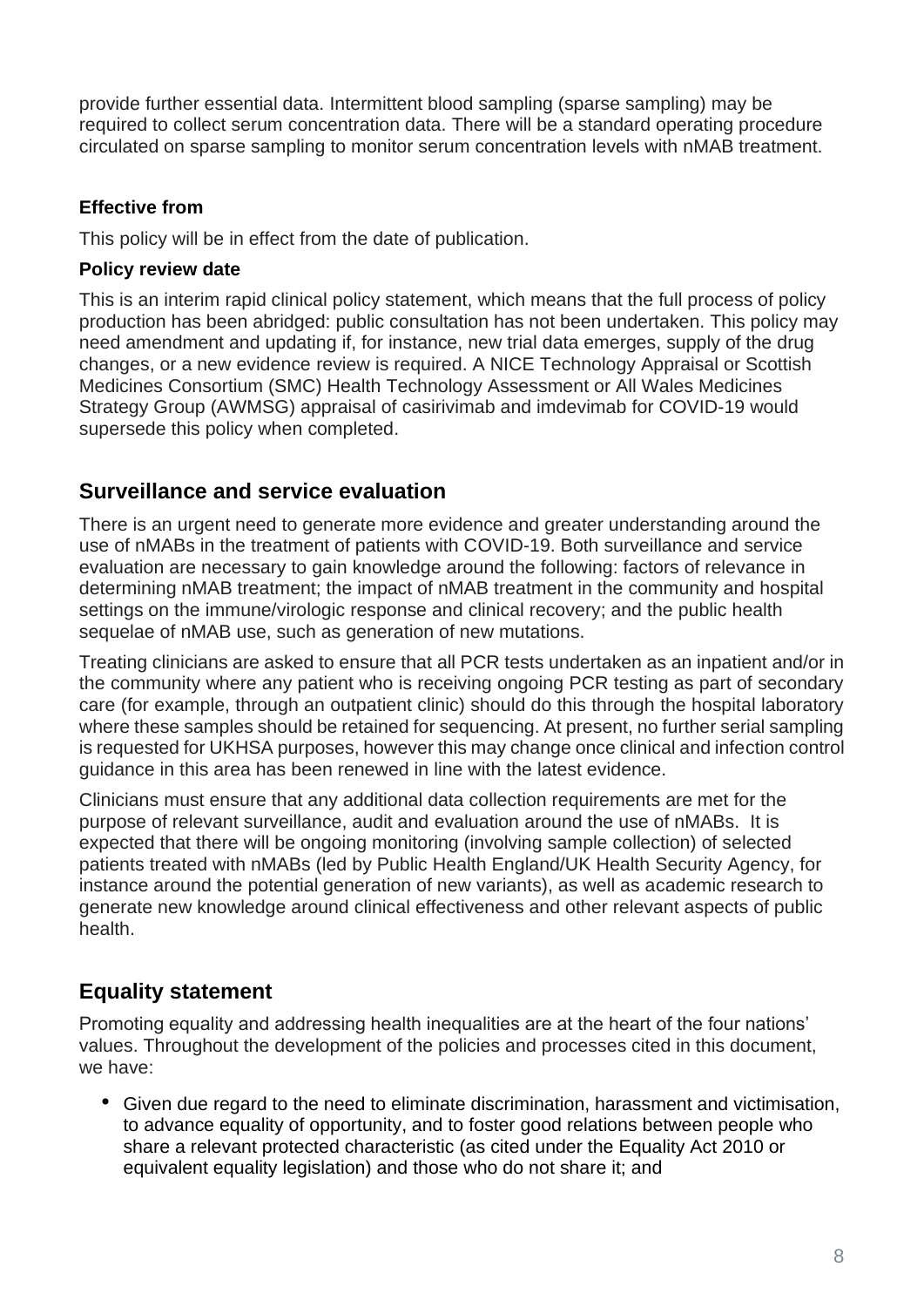• Given regard to the need to reduce inequalities between patients in access to and outcomes from healthcare services and to ensure services are provided in an integrated way where this might reduce health inequalities.

# **Definitions**

| COVID-19                                   | Refers to the disease caused by the severe acute<br>respiratory syndrome coronavirus-2 (SARS-CoV-2) virus       |
|--------------------------------------------|-----------------------------------------------------------------------------------------------------------------|
| <b>Neutralising monoclonal</b><br>antibody | Synthetic antibodies that bind to a virus and inhibit its<br>ability to infect host cells and replicate         |
| <b>Spike protein</b>                       | The part of the SARS-CoV-2 virus that binds to the host<br>cell, which then facilitates its entry into the cell |
| <b>Anti-S antibody</b>                     | Antibodies directed against the spike protein of the<br>SARS-CoV-2 virus                                        |

# **References**

- 1. O'Brien MP, Forleo-Neto E, Musser BJ, et al. Subcutaneous REGEN-COV Antibody Combination to Prevent Covid-19. *N Engl J Med*. 2021;385(13):1184-1195. doi:10.1056/NEJMoa2109682
- 2. RECOVERY Collaborative Group. Casirivimab and imdevimab in patients admitted to hospital with COVID-19 (RECOVERY): a randomised, controlled, open-label, platform trial
- 3. Weinreich DM, Sivapalasingam S, Norton T, et al. REGEN-COV Antibody Combination and Outcomes in Outpatients with Covid-19 [published online ahead of print, 2021 Sep 29]. *N Engl J Med*. 2021;NEJMoa2108163. doi:10.1056/NEJMoa2108163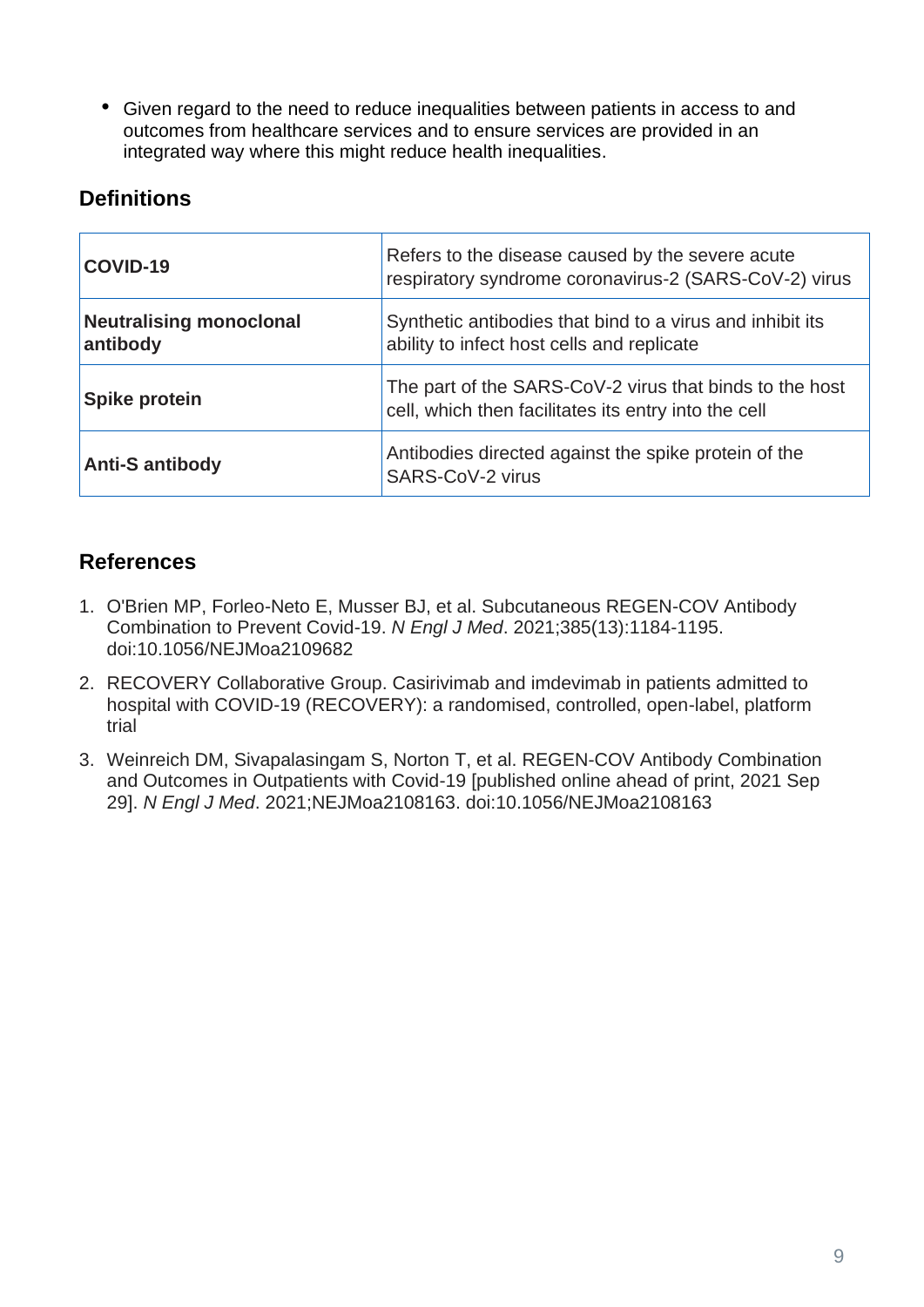# **Appendix 1**

The following patient cohorts are considered to have impaired immune function, be at significant risk of an adverse COVID-19 outcome, and have a high clinical capacity to benefit from treatment with nMABs. This list of conditions below, generated through consensus of clinical experts, is not exhaustive and other causes of impaired immune function may be deemed apt for treatment with nMABs by MDT assessment.

# **1. Primary immunodeficiency**

- Common variable immunodeficiency (CVID)
- Undefined primary antibody deficiency on intravenous immunoglobulin (IVIg) (or eligible for IVIg treatment)
- Hyper-IgM syndromes
- Good's syndrome (thymoma plus B-cell deficiency)
- Severe Combined Immunodeficiency (SCID)
- Autoimmune polyglandular syndromes/Autoimmune polyendocrinopathy, candidiasis, ectodermal dystrophy (APECED syndrome)
- Primary immunodeficiency associated with impaired type I interferon signalling
- X-linked agammaglobulinaemia (and other primary agammaglobulinaemias)

# **2. Secondary Immunodeficiency**

- Any secondary immunodeficiency patient requiring immunoglobulin replacement therapy
- Haematological malignancies
	- o Chronic lymphocytic leukaemia (CLL)
	- o B-cell lymphoma
	- o Follicular lymphoma
	- o Waldenstrom's macroglobulinaemia
- Multiple myeloma
- Post-CAR-T cell therapy for B-acute lymphoblastic leukaemia and B-cell lymphoma
- Recipients of rituximab or other CD20 depleting monoclonal antibodies (such as ofatumumab and ocrelizumab)
- Patients on conventional immunosuppressive therapy across rheumatology, neurology, dermatology, nephrology and gastroenterology
- Patients on other biologics such as abatacept and small molecule JAK-inhibitors (such as and tofacitinib, baricitinib)
- Patients receiving chronic high-dose corticosteroid therapy: >20mg (0.5mg/kg) prednisolone (or equivalent) per day for more than four weeks
- Recipients of solid organ, bone marrow or stem cell transplants (irrespective of time since transplant or use of immunosuppressive medications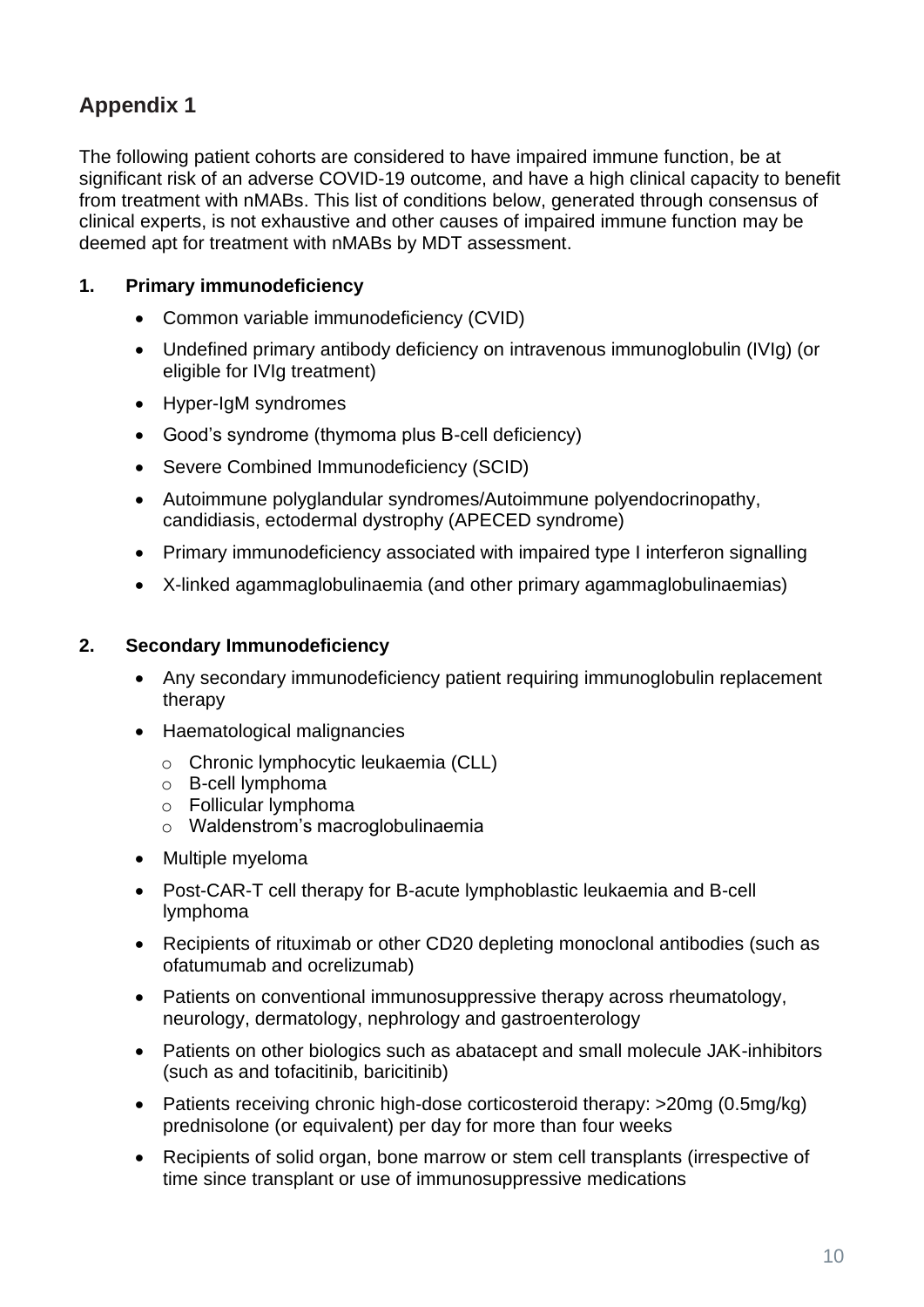- 3. Patients with any of the following diagnoses:
	- o Down's syndrome
	- o Sickle cell disease
	- o Chronic kidney disease (stage 5)
	- o HIV/AIDS (irrespective of viral load or CD4 count)
	- o Liver cirrhosis
	- o Rare neurological conditions such as motor neurone disease, multiple sclerosis, myasthenia gravis or Huntington's chorea
- 4. Patients who have received radiotherapy in the last 6 months
- 5. Patients currently on or have received the following chemotherapy regimens (Groups B and C in the table below) in the last 12 months and are considered to be at higher risk of Grade 3/4 febrile neutropenia or lymphopenia

|           | <b>Group B</b>                                                                 | <b>Group C</b>                             |                                               |
|-----------|--------------------------------------------------------------------------------|--------------------------------------------|-----------------------------------------------|
|           | 10-50% risk of grade 3/4 febrile                                               | >50% risk of grade 3/4 febrile neutropenia |                                               |
|           | neutropenia or lymphopenia                                                     |                                            | or lymphopenia                                |
|           | Etoposide based regimens                                                       |                                            | All acute myeloid leukaemia/acute lymphocytic |
| $\bullet$ | <b>CMF</b>                                                                     |                                            | regimens                                      |
| $\bullet$ | Irinotecan and Oxaliplatin based regimens                                      |                                            | Bleomycin, etoposide and platinum             |
| $\bullet$ | Cabazitaxel                                                                    |                                            | Highly immunosuppressive chemotherapy         |
| $\bullet$ | Gemcitabine                                                                    |                                            | (e.g. FluDAP, high dose Methotrexate &        |
| $\bullet$ | Chlorambucil                                                                   |                                            | Cytarabine)                                   |
| lo        | Temozolomide                                                                   |                                            | <b>Trifluradine/ Tipiracil</b>                |
| $\bullet$ | Daratumumab                                                                    |                                            | KTE-X19                                       |
| lo        | Rituximab                                                                      |                                            | Gilteritinib                                  |
| $\bullet$ | Obinutuzumab                                                                   |                                            |                                               |
| $\bullet$ | Pentostatin                                                                    |                                            |                                               |
| $\bullet$ | Proteosome inhibitors                                                          |                                            |                                               |
| lo        | <b>IMIDs</b>                                                                   |                                            |                                               |
| $\bullet$ | PI3Kinase inhibitors                                                           |                                            |                                               |
| $\bullet$ | <b>BTK</b> inhibitors                                                          |                                            |                                               |
| $\bullet$ | <b>JAK</b> inhibitors                                                          |                                            |                                               |
| $\bullet$ | Venetoclax                                                                     |                                            |                                               |
| lo        | Trastuzumab-emtansine                                                          |                                            |                                               |
| $\bullet$ | Anthracycline-based regimens                                                   |                                            |                                               |
| $\bullet$ | Fluorouracil, epirubicin and cyclophosphamide<br>(FEC)                         |                                            |                                               |
| $\bullet$ | Methotrexate, vinblastine,                                                     |                                            |                                               |
|           | adriamycin/doxorubicin, cisplatin (MVAC)                                       |                                            |                                               |
| $\bullet$ | Adriamycin/doxorubicin, bleomycin,                                             |                                            |                                               |
| $\bullet$ | vinblastine, dacarbazine (ABVD)<br>Cyclophosphamide, doxorubicin, vincristine, |                                            |                                               |
|           | prednisolone (CHOP)                                                            |                                            |                                               |
| l.        | Bleomycin, etoposide, doxorubicin,                                             |                                            |                                               |
|           | cyclophosphamide, vincristine, procarbazine                                    |                                            |                                               |
|           | and prednisolone (BEACOPP)                                                     |                                            |                                               |
|           | Liposomal doxorubicin                                                          |                                            |                                               |
|           | Taxane - 3-weekly                                                              |                                            |                                               |
| $\bullet$ | Nab-paclitaxel                                                                 |                                            |                                               |
|           | Carboplatin-based regimens                                                     |                                            |                                               |
|           | Ifosphamide-based regimens<br>Bendamustine                                     |                                            |                                               |
|           |                                                                                |                                            |                                               |